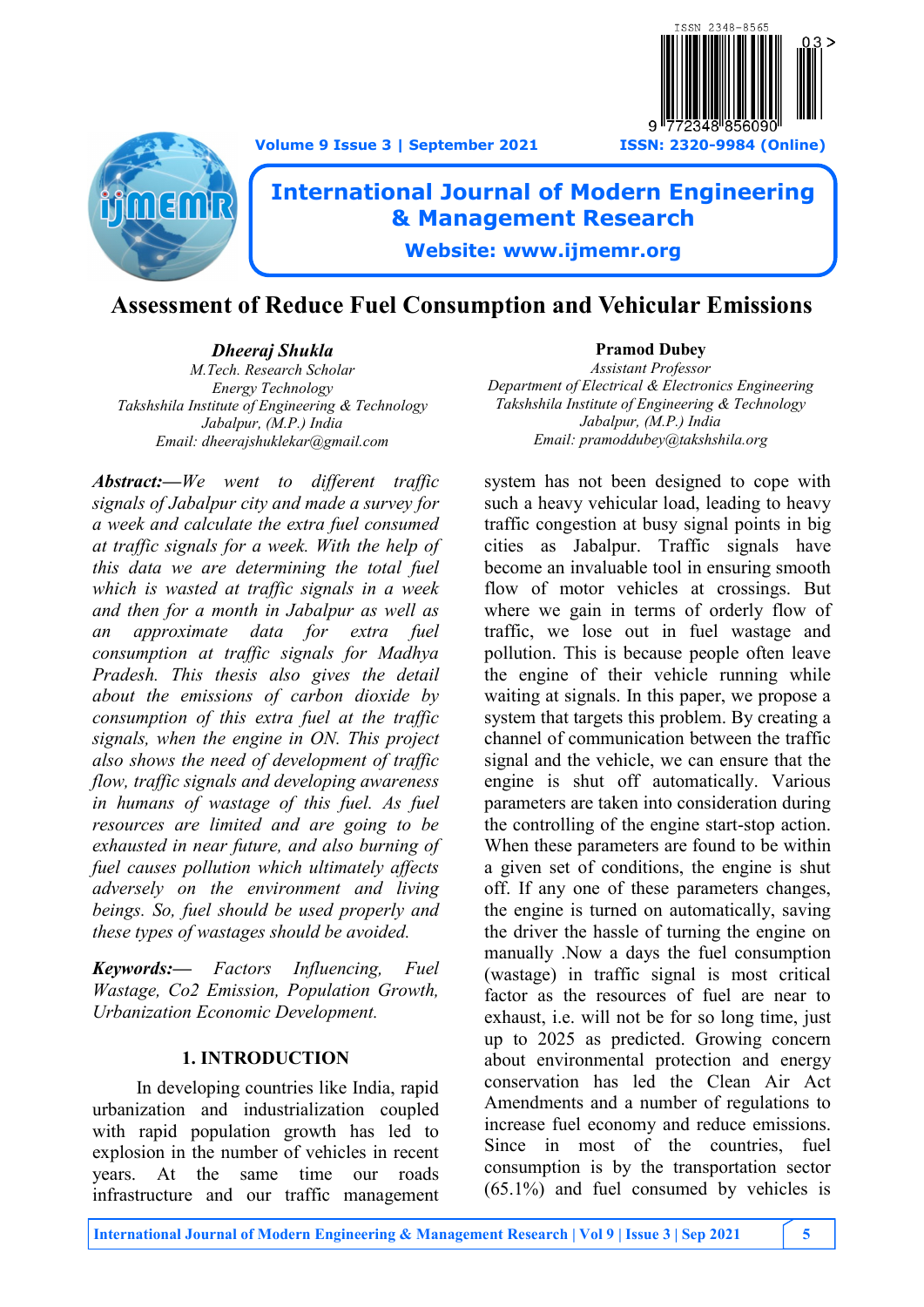about 75% of all transportation energy use developing ways to reduce automobile fuel consumption in traffic systems has become an important task. Fuel wastage in traffic systems can be reduced by increasing fuel economy of new vehicles and optimizing traffic control measures. Fuel economy can be improved by improving new vehicle technology and design. Vehicle fuel consumption and engine emissions are two critical aspects that are considered in the transportation planning process of highway facilities. Transportation is one of the major contributors to man-made polluting emissions. Highway vehicles, which contribute more than one-third of the total nationwide emissions, are the largest source of transportation-related emissions. In our thesis we can clearly observe that the lots of fuel consumption come in traffic signal. Understanding and quantifying the extra fuel consumption by motor vehicles on different traffic signals is an important step towards quantifying wastage of fuel. The main problem today is limitation of fuel resources which demands saving of fuel. Taking this in consideration, we made a survey of different traffic signals and prepared data sheet of signal timings and number of vehicles in ON condition at the traffic signals. First of all with the help of our bike - Bajaj CT-100 and a mileage calculating test kit, we have calculated the fuel consumed by a vehicle in milliliter per second, when the bike engine is ON and bike is not running. This gave us a factor in ml/sec to calculate the fuel consumed at the traffic signals for 100-CC motor-bikes. With the help of this we calculated factors for 150-CC and 1000-CC. This 1000-CC we have taken as for the four wheelers. This 100-CC and 150-CC and taken as an average number of two wheelers are of this kind. This calculation helped us to make the further calculations of extra fuel that is consumed at the traffic signals. Detail of this testing is mentioned in Chapter-2 Test and Methodology. We went to different traffic signals of Jabalpur city and made a survey for a week and calculate the extra fuel consumed at traffic signals for a week. With the help of

this data we are determining the total fuel which is wasted at traffic signals in a week and then for a month in Jabalpur as well as an approximate data for extra fuel consumption at traffic signals for Madhya Pradesh.

## **2. FACTORS INFLUENCING THE FUEL WASTAGE:**

## *Driving Habits:*

There are infinite variations that can affect the driving styles. Some factors that influence the driving techniques of the motorcyclist are

- Type of roads
- Weather Conditions; and
- Traffic flow

The type of roads and weather conditions are two things beyond the control of the motorcyclist. However, traffic flow can be improved and streamlined if the motorists, motorcyclists and pedestrians respect each other and avoid over speeding. Over speeding not only takes its toll in terms of fuel penalty but also increases risks for an accident.

Fuel can also be saved by strictly avoiding unnecessary

- Throttling
- Idling
- Use of clutch

*Throttling:* Frequent acceleration and braking consumes up to 50% extra fuel required to reach a particular destination if driving at a cruising speed of 45 km/hr. It causes excessive tyre wear and also reduces life of brake pads. Always accelerate gently and anticipate stops to avoid sudden braking.

*Idling:* Switch off motorcycle engine when not in use and avoid excessive throttling when waiting at traffic lights. Do not leave unattended motorcycle with engine idling, as this wastes fuel.

*Clutch:* Using the clutch reduces a lot of useful power generated by engine and results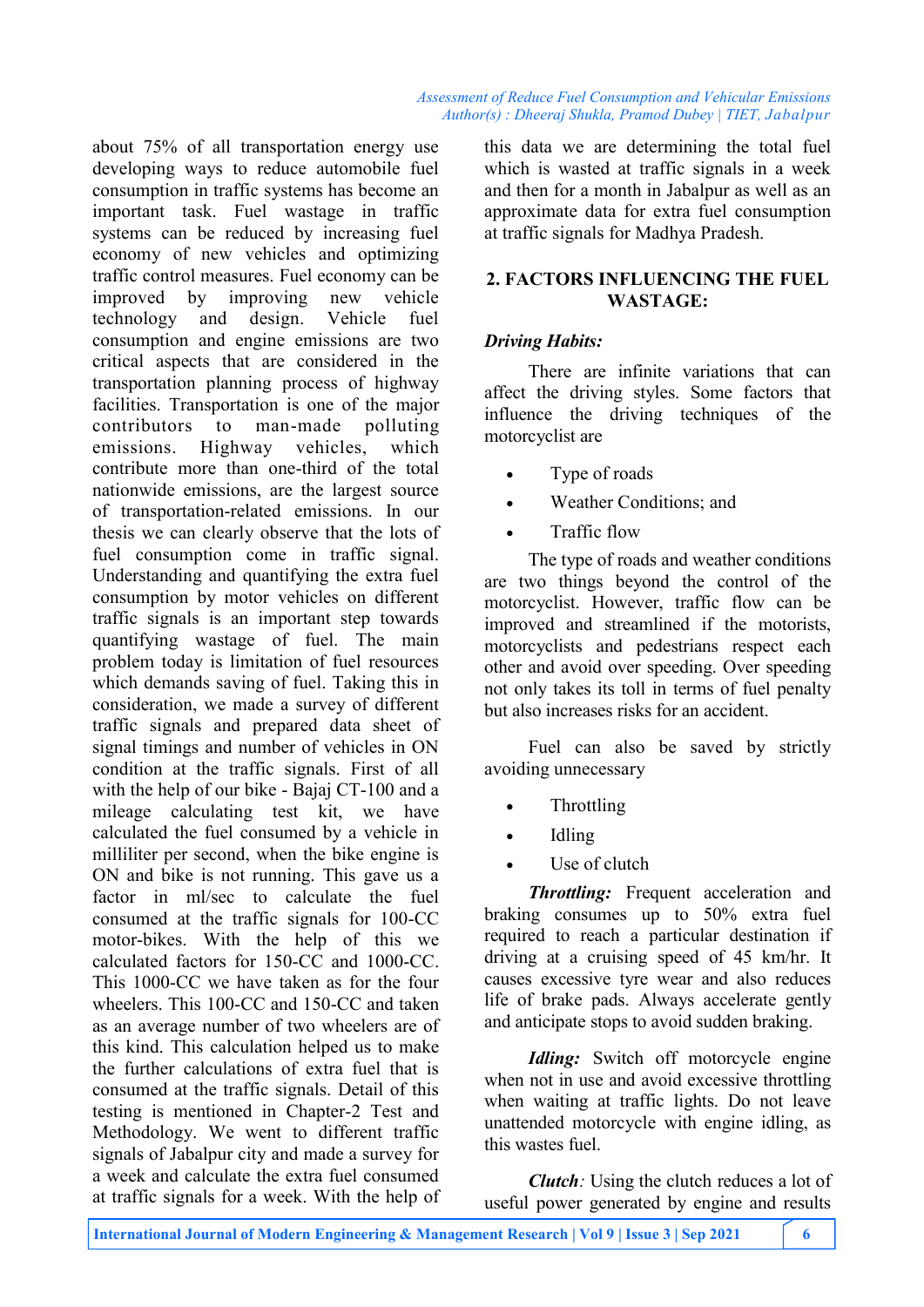in unnecessarily wasted fuel. Always use the clutch smoothly and only when necessary.

## **3. GROWTH RATE OF MOTOR VEHICLES AND POPULATION GROWTH RATE IN INDIA:**

#### *Growth rate of Motor Vehicles in India\*:*

The growth rate of vehicles is the backbone of economic development and the Indian automotive Industry is the second fastest growing in the world.

- About 8 million vehicles are produced annually in the country today.
- In 2012, the country reported 121.63 million registered motor vehicles, a motorization rate of 22 vehicles per 1000 population (Road Transport Yearbook, 2008).
- Over the last three decades, motor vehicles numbers have been doubling every ten or fewer years in India.
- Automobiles are the primary sources of air pollution in India's major cities. In India, transport sector emits an estimated 261 kg of CO2, of which 94.5 %was contributed by road transport.
- The transport sector in India consumes about 17 % of total energy & is responsible for 60% of the Green House gas from various activities.

India has experienced tremendous growth rate in motor vehicle in recent years. The total number of motor vehicles increased from 52.37 million in 2000 to 121.63 million in 2012-i.e. an average growth rate of 9 % per year in the country. Some analysts predicted that India's motorization rate will continue to grow to 40 vehicles per 1000 by 2020.



*Figure 1: Total Motor Vehicle in India, 2000-2012*

The largest majority of vehicles in India are found in metro cities. Number of vehicles in Indian cities is 40 million with a share of 30 % of total vehicles in India.

Chennai, Bangalore, Kolkatta, Delhi and Mumbai with 15.2 million vehicles constitute 38 % of total vehicles of important cites and 13 % of total vehicles in India (Motor Transport Statistics, 2012).

The second tier cities like Coimbtore (12 %), Mudrai (11 %), Nagpur (14.6 %) and Vishakhapatnam (17.2 %) posted a compound annual growth rate (CAGR) of about 11 % or more. Mumbai & Chennai posted a growth rate of 6.2 % and 13.2 % respectively (Road Transport Year book, 2012).

| Table 1: Estimation of fuel wastage and |
|-----------------------------------------|
| fuel cost for Jabalpur and Madhya       |
| <b>Pradesh:</b>                         |

| <b>Emission CO2</b>                                  | Petrol               | <b>Diesel</b>        | LPG                   |
|------------------------------------------------------|----------------------|----------------------|-----------------------|
| Fuel Wastage of<br>Jabalpur Square per<br>Year $(L)$ | 207788L              | 133308L              | 91899Kg               |
| Emission CO <sub>2</sub> in<br>Кg                    | 497028.9<br>Kg/Year  | 351933.1<br>Kg/Year  | 206733.6<br>Kg/Year   |
| Fuel Wastage in<br>MP (435 Square)<br>per Year (L)   | 3527964L             | 2317716L             | 1597320 Kg            |
| Emission CO <sub>2</sub> in<br>Κg                    | 8438889.8<br>Kg/Year | 618770.24<br>Kg/Year | 3597164.64<br>Kg/Year |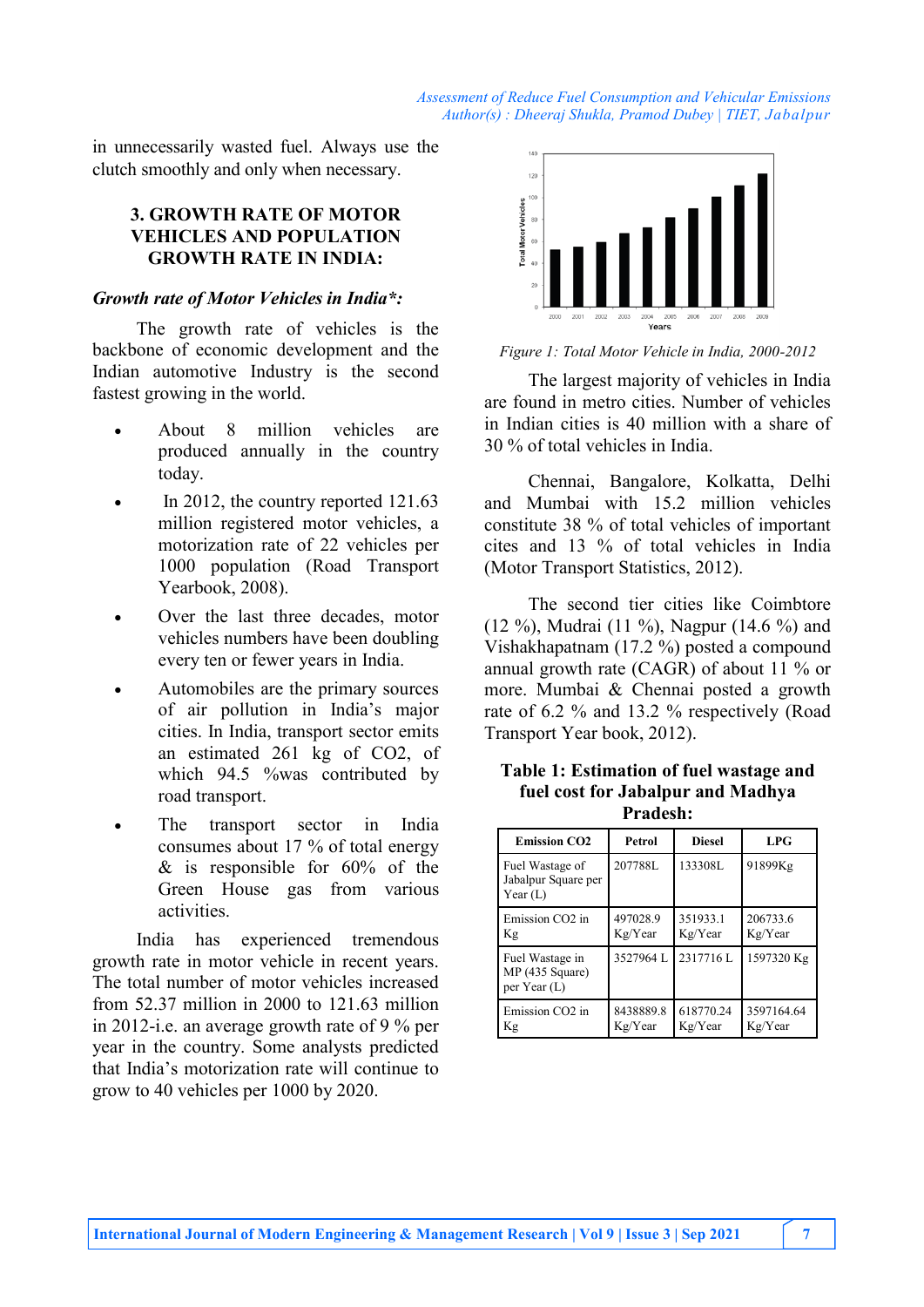| Sagar     | Alirajpur    | Anuppur    |  |
|-----------|--------------|------------|--|
| Damoh     | Balaghat     | Barwani    |  |
| Seoni     | <b>Bhind</b> | Bhopal     |  |
| Shadol    | Chattarpur   | Chhindwara |  |
| Shajapur  | Datia        | Dewas      |  |
| Tikamgarh | Buhanpur     | Dhar       |  |
| Sidhi     | Dindori      | Guna       |  |
| Ujjain    | Gwalior      | Mandla     |  |
| Betul     | Harda        | Hosangabad |  |
| Sehore    | Jabalpur     | Katni      |  |
| Shivpuri  | Jhabua       | Singrauli  |  |
| Khandwa   | Khargone     | Sheopur    |  |
| Mansaur   | Morena       | Ashoknagar |  |
| Neemuch   | Panna        | Vidhisha   |  |
| Raisen    | Narsinghjpur | Satna      |  |
| Rajgarh   | Ratlam       | Rewa       |  |

#### **Table 2: District of Madhya Pradesh**

#### **Table 3: Estimation of fuel wastage and fuel in Traffic Square for Jabalpur and Madhya Pradesh**

| <b>Traffic</b><br>Square                                       | Petrol          | <b>Diesel</b> | <b>LPG</b>  |
|----------------------------------------------------------------|-----------------|---------------|-------------|
| Fuel<br>Wastage of<br>Jabalpur 25<br>Square per<br>Month in Rs | 11,32,233       | 5,33,232      | 2,67,750    |
| $MP(435)$ per<br>Day L                                         | 9,799.9         | 6,438.1       | 4,437       |
| $MP(435)$ per<br>Month L                                       | 2,93,997        | 1,93,143      | 1,33,110    |
| $MP(435)$ per<br>Year L                                        | 35,27,964       | 23, 17, 716   | 15,97,320   |
| $MP(435)$ per<br>Month Fuel<br>Cost                            | 1,96,97,799     | 92,70,864     | 46,58,850   |
| $MP(435)$ per<br>Year Fuel<br>Cost                             | 23, 63, 73, 588 | 11,12,50,368  | 5,59,06,200 |

| Table 4: Estimation of fuel wastage per |
|-----------------------------------------|
| Week fuel in Traffic Square             |

| Traffic Square   | Fuel Wastage per Week<br>(in Litre) |
|------------------|-------------------------------------|
| Malviya Chowk    | 338.89                              |
| Damoh Naka       | 337.89                              |
| Medical          | 271.90                              |
| Vijay Nagar      | 492.427                             |
| <b>Bus Stand</b> | 421.83                              |
| Rampur           | 186.9                               |
| Adhar Tal        | 279.16                              |
| Total            | 2329.0                              |

## **Table 5: Estimation of fuel wastage Traffic Square within Time Duration**

| Time                 | Square           | Four<br>Wheeler | Three<br>Wheeler | Two<br>Wheeler |
|----------------------|------------------|-----------------|------------------|----------------|
| <b>9AM</b><br>$-2PM$ | Malviya<br>Chowk | 65              | 65               | 77             |
|                      | Damoh<br>Naka    | 80              | 80               | 88             |
|                      | Medical          | 78              | 78               | 89             |
|                      | <b>Bus Stand</b> | 80              | 80               | 85             |
|                      | Vijay<br>Nagar   | 69              | 69               | 95             |
|                      | Rampur           | 88              | 88               | 97             |
|                      | Adhartal         | 70              | 70               | 80             |
|                      | Malviya<br>Chowk | 85              | 90               | 95             |
|                      | Damoh<br>Naka    | 100             | 100              | 100            |
| $2PM-$               | Medical          | 100             | 100              | 98             |
| 9.30P<br>M           | <b>Bus Stand</b> | 97              | 100              | 98             |
|                      | Vijay<br>Nagar   | 95              | 100              | 100            |
|                      | Rampur           | 100             | 100              | 100            |
|                      | Adhartal         | 90              | 95               | 97             |